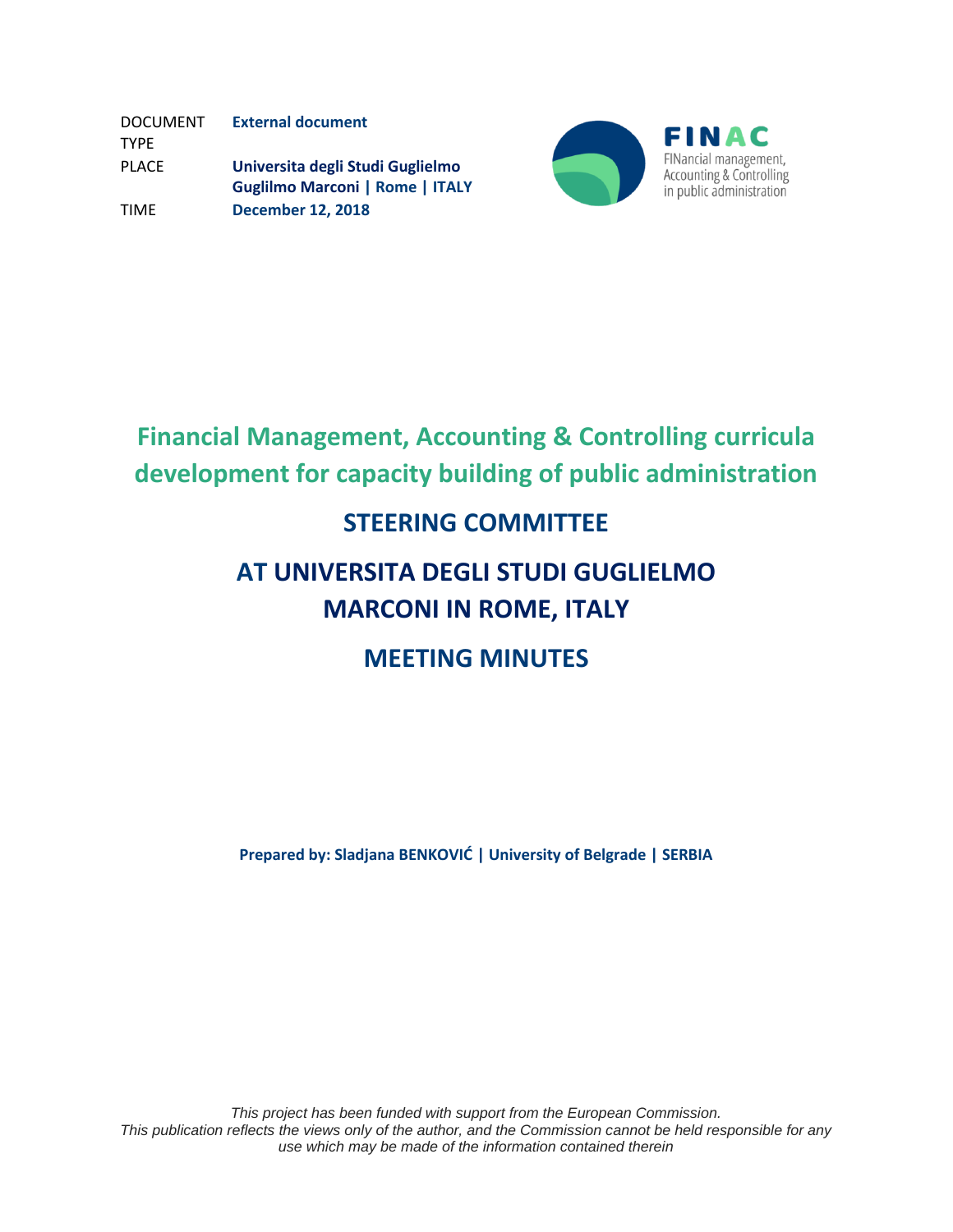### **MINUTES**

#### Introduction

The **6 thSteering Committee Meeting** was held during second Study visit to FINAC project partner institution **Universita degli Studi Guglielmo Marconi, in Rome, Italy,** on December 12, 2018. The Steering Committee Meeting was chaired by **Sladjana BENKOVIĆ**, project coordinator, **Aleksandar JOVIĆ,** project secretary and Susanna **CORRENTI**, project leader of partner insitution. All project representatives had received the Agenda and supporting documentation that had to be adopted five days in front.

#### Agenda

#### **FINAC Steering Committee meeting No. # 6**

Università degli Studi Guglielmo Marconi, Research & Development Department – International Projects, December 12, 2018. 12:15 - 12:45

*Chair: Professor Sladjana Benković, Ph.D., Project Coordinator (University of Belgrade)*

*Aleksandr Jović, MSc, Project Secretary (University of Belgrade)*

*Susanna Correnti, PhD, Deputy Sttering Committee of Università degli Studi Guglielmo Marconi*

|               | <b>Item</b>                                                                     | <b>Time</b><br>(estimated) | Input<br>prepared<br>by | <b>Voting</b> | Reference documents                                                                         |
|---------------|---------------------------------------------------------------------------------|----------------------------|-------------------------|---------------|---------------------------------------------------------------------------------------------|
| $\mathbf{1}$  | Establishing the quorum                                                         | 2 min                      | N/A                     | N/A           | N/A                                                                                         |
| $\mathcal{P}$ | Adoption of the Agenda                                                          | 2 min                      | <b>UBG</b>              | <b>Yes</b>    | Agenda                                                                                      |
| 3             | Adoption of the minutes from<br><b>Steering Committee meeting</b><br>#5         | 2 min                      | <b>UBG</b>              | <b>Yes</b>    | <b>Minutes from Steering Committee</b><br>meeting#5<br>http://www.finac.org.rs/site/results |
| 4             | Report on the implementation<br>of the last 6 months activities<br>(adoption)   | $3 \text{ min}$            | <b>UBG</b>              | <b>Yes</b>    | Power point presentation & oral input                                                       |
| 5             | Adoption of FINAC updated<br><b>Dissemination</b><br>and<br>sustainability plan | $3 \text{ min}$            | <b>UBG</b>              | Yes           | Workspace WP.8.0.<br>http://www.finac.org.rs/site/workspace                                 |
| 6             | Adoption of FINAC updated<br>Project management and Risk<br>plans               | $3 \text{ min}$            | <b>UBG</b>              | Yes           | Workspace WP.8.0.<br>http://www.finac.org.rs/site/workspace                                 |

#### **AGENDA**

*This project has been funded with support from the European Commission.*

*This publication reflects the views only of the author, and the Commission cannot be held responsible for any use which may be made of the information contained therein*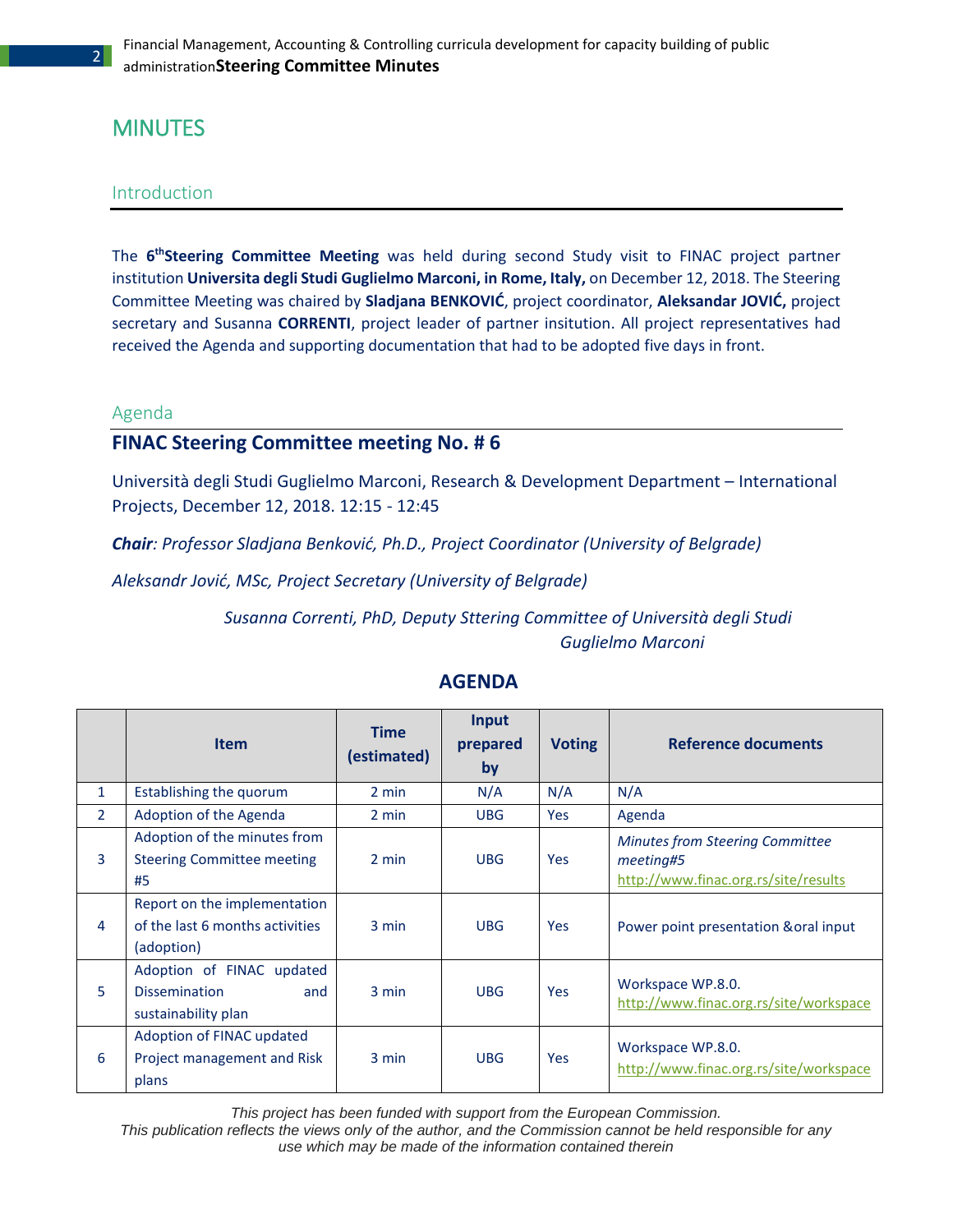|   | Adoption of updated FINAC<br>Quality control and<br>monitoring plan | 3 min | <b>UNIST</b> | Yes      | Workspace WP.6.0.<br>http://www.finac.org.rs/site/workspace |
|---|---------------------------------------------------------------------|-------|--------------|----------|-------------------------------------------------------------|
| 8 | A word about financial issues<br>of FINAC project                   | 5 min | <b>UBG</b>   | Yes      | Power point presentation & oral input                       |
| 9 | AOB (any other business)                                            | 3 min | N/A          | Possible | N/A                                                         |

#### Item 1: Establishing the quorum

3

#### The quorum for Steering Committee No. 6 had been obtained.

#### Item 2: Adoption of the Agenda

The Agenda proposed at the beginning of the meeting was adopted without any complaints.

#### Item 3: Adoption of the minutes from Steering Committee meeting #5

Minutes from Steering Committee Meeting #5, held during the 5<sup>th</sup> participation of FINAC project in work of SymOrg2018 at Zlatibor, Serbia, adopted without any complaints.

#### Item 4: Report on the implementation of the last 6 months activities (adoption)

Project coordinator, **Slađana BENKOVIĆ**, presented the results of project activities in the last six months of the project duration and informed participants about the progress of work activities on the work packages. Additionally, she emphasized that the implementation of project work packages should be in line with the timeframe.She informed present members of Steering Committee about accomplished activities reached since fifth Steering Committee as it is:

- $\triangleright$  Positive Report on Progress graded GOOD
- $\triangleright$  Finalized activities of licensing Master degree programmes in Albania
- $\triangleright$  Number of enrolled students on all 6 regional universities in Albania and Serbia
- $\triangleright$  Following activities of delivering classes at all 6 universities
- $\triangleright$  Finalizing trainings for employees in public administration in Albania
- $\triangleright$  Project quality control and monitoring activities conducted in last 6 months
- $\triangleright$  Dissemination activities done in last 6 months at all universities
- $\triangleright$  Preparation activities of Newsletter #8
- $\triangleright$  Project management activities in last 6 months as well plan for activities that will be done in upcoming months according timetable.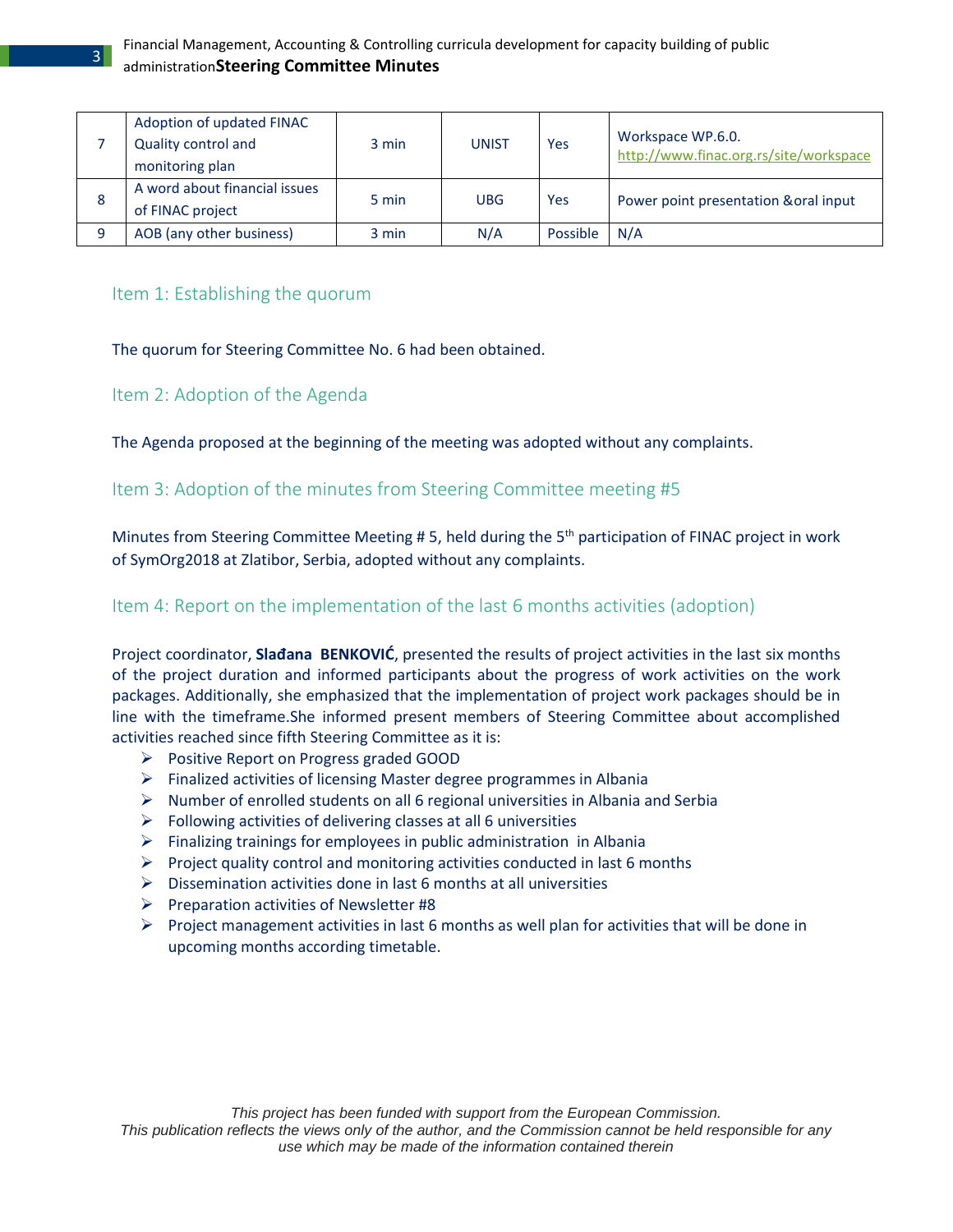The report was adopted without any complaints.

#### Item 5: Adoption of FINAC updated Dissemination and sustainability plan

Project coordinator Sladjana **BENKOVIC** stressed out that during implementation of such an important document as it is Dissemination and sustainability plan has opened room for additional improvement of document mostly because all project partners have contributed with progressive ideas. Additionally it is important that all enrolled students of Master degree programmes that are coming from public administration are signing up Contract with university partner institution and their Ministry or local government that after completing of master programme will stay in public administration minimum 2 years more.

On that way will be provided capacity building of public administration.

Updated Dissemination and sustainability plan was adopted without any complaints.

#### Item6: Adoption of FINAC updated Project management and Risk plans

Project secretary Aleksandar **JOVIC** has informed all members of Steering Committee that many risk with whom the partner institutions were facing or are still facing, were not included in the Project management and risk plan as document, and there was a serious need to its improvement. Representatives of Steering Committee supported discussion of MSc. **JOVIC** and updated document is adopted without any complains.

#### Item 7: Adoption of updated FINAC Quality control and monitoring plan

Project leader and representative of Steering Committee Ivana **BILIĆ,** from UNIST informed all the present representatives of the Steering Committee that over the past six months she has been working intensively on monitoring the implementation of set progress indicators at all universities of regional partner countries. On that occasion, it was noticed that the progress indicators were missing in the document Quality control and monitoring plan. By involving these elements into the Quality control and quality plan, document gets a higher level of transparency in meeting set targets for all partner institutions, but also facilitates the process of writing a final report on project implementation.

And this updated document was adopted without any complains by representatives of the Steering Committee of all partner institutions.

#### Item 8: A word about financial issues of FINAC project

Project secretary**, Aleksandar JOVIĆ** informed all representatives of Steering Committee that all partners will be asked to send updated Financial Statements with supporting financial documentation during March 2019. Aftercoordinator has received and approved updated Financial Statement with necessary documentation and materials on the performed activitiesnext  $(4<sup>th</sup>)$  installment of money will be transferred in March. He stressed out that attention should be directed on differences between "saved" and" unspent "money. Additionally, partners from Albania and Serbia in June 2019 will be ask again to

*This project has been funded with support from the European Commission.*

*This publication reflects the views only of the author, and the Commission cannot be held responsible for any use which may be made of the information contained therein*